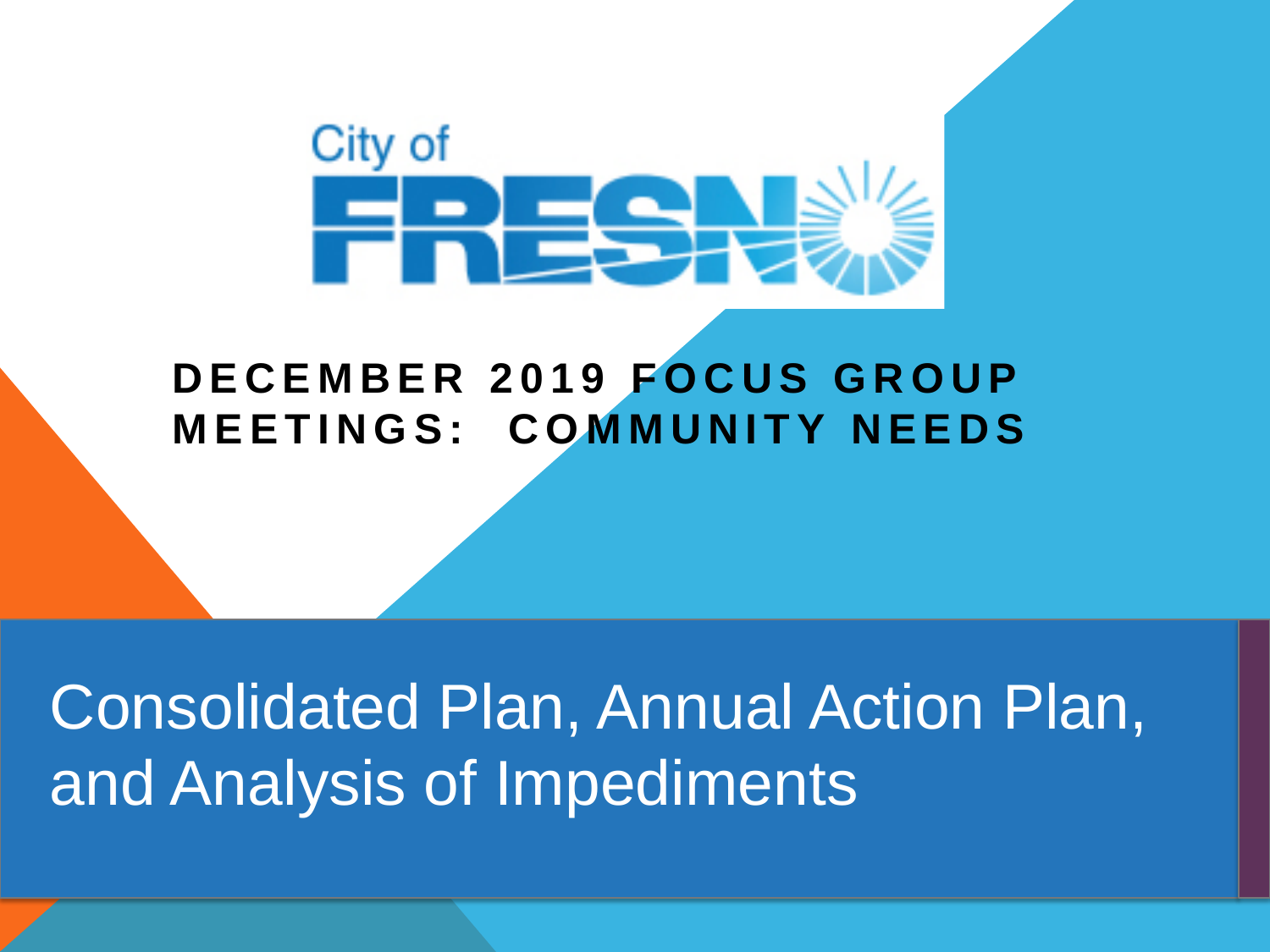**Identifies and prioritizes community development and housing needs**

**Develops a strategy to target U.S. Department of Housing and Urban Development (HUD) grant money to programs and projects addressing greatest community needs. HUD programs are:**

- Community Development Block Grant (CDBG)
- **Home Investment Partnerships Act (HOME)**
- **Emergency Solutions Grant (ESG)**
- **Housing Opportunities for Persons with AIDS (HOPWA)**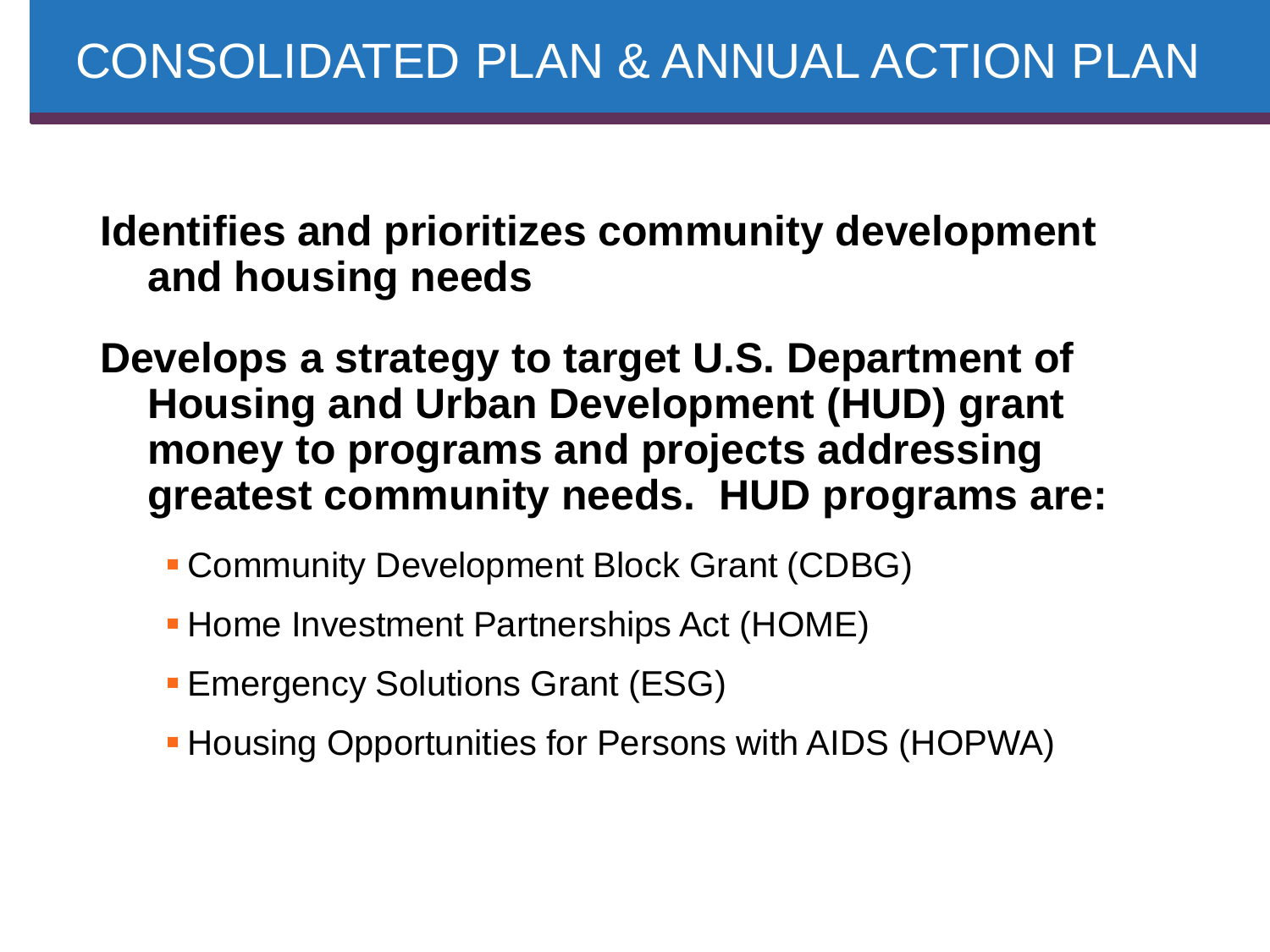# **Eligible Use of CDBG Funds Includes:**

- **Economic development** activities
	- **Employment and job training**
	- **-** Incentives for creating jobs
- **<sup>❖</sup> Housing** repair and rehabilitation
	- **Minor to moderate repair of homes**
	- Comprehensive rehabilitation of homes and other residential facilities
- **<sup>◆</sup> Infrastructure** improvements
	- Street, curb and sidewalk improvements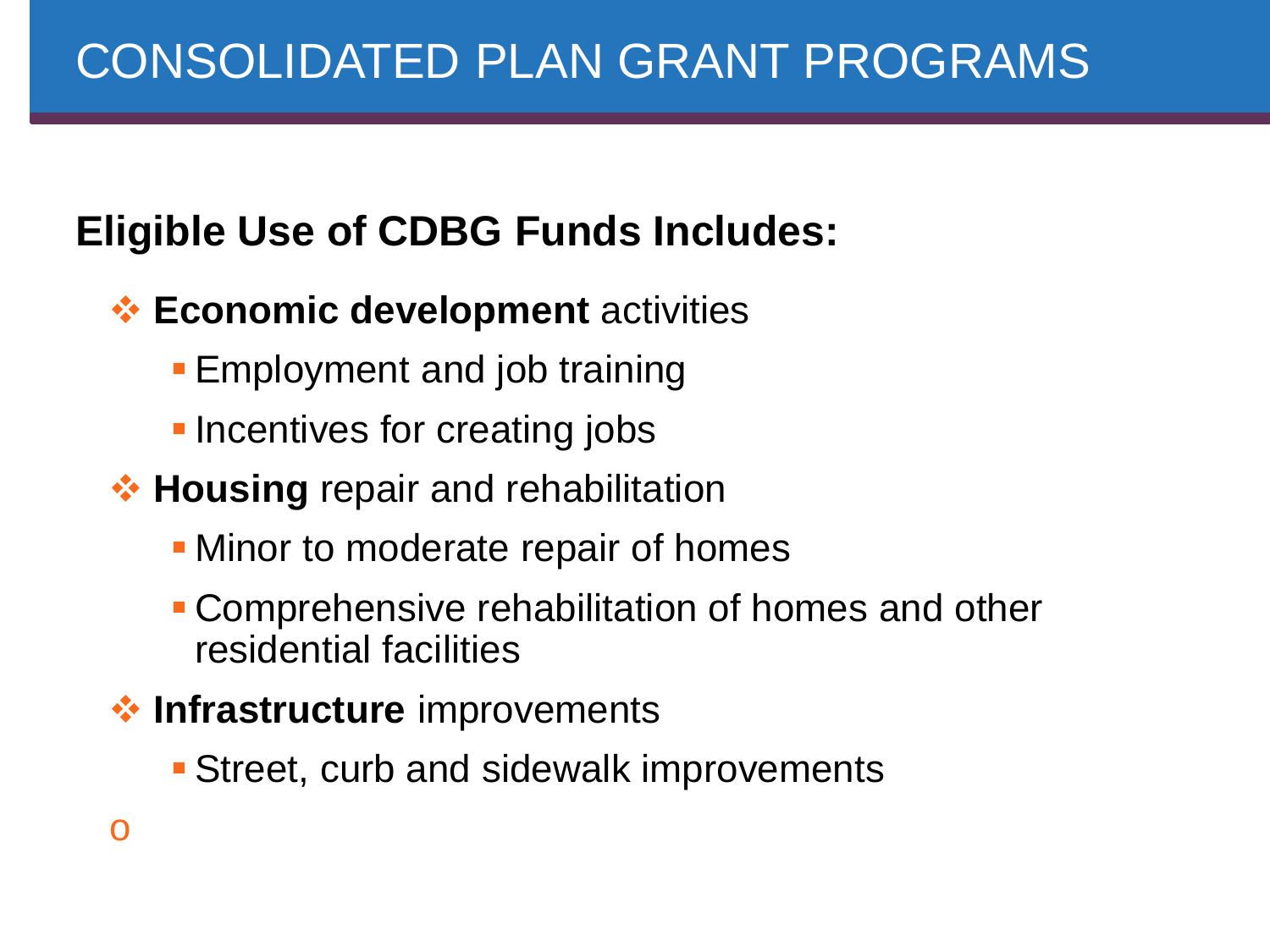# CONSOLIDATED PLAN GRANT PROGRAMS

### **Eligible Use of CDBG Funds Includes – Continued:**

Public and community **facility** improvements

- **Park improvements, including community and multi-purpose** centers and recreation fields
- **Homeless and domestic violence shelter improvements**
- Other facilities primarily benefitting low and moderate income people
- Public and community **services**
	- **Afterschool and other youth service programs**
	- **Senior programs and services**
	- **Homeless/domestic violence programs and services**

**In most instances, the use of funds must primarily benefit people with low or moderate incomes**

**Public services cannot exceed 15% of the CDBG funds**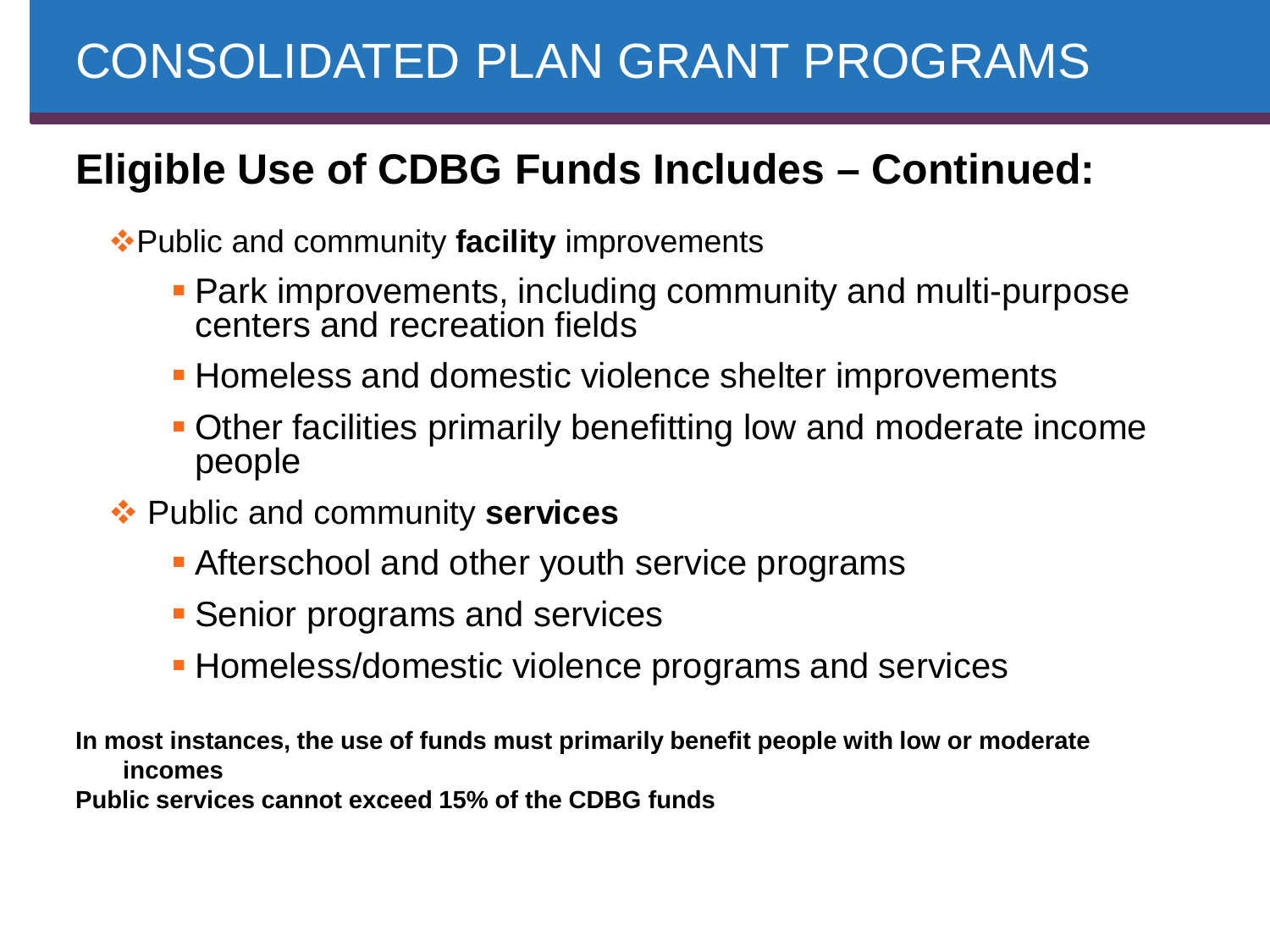# **Eligible Uses of HOME Funds:**

- o Construction or acquisition/rehabilitation of affordable homes **for sale** to homeowners
- o Construction or acquisition/rehabilitation of **rental** homes for lease to tenants
- o First-time homebuyer down payment assistance
- o Rental assistance to tenants

**Use of funds primarily benefit people with low incomes**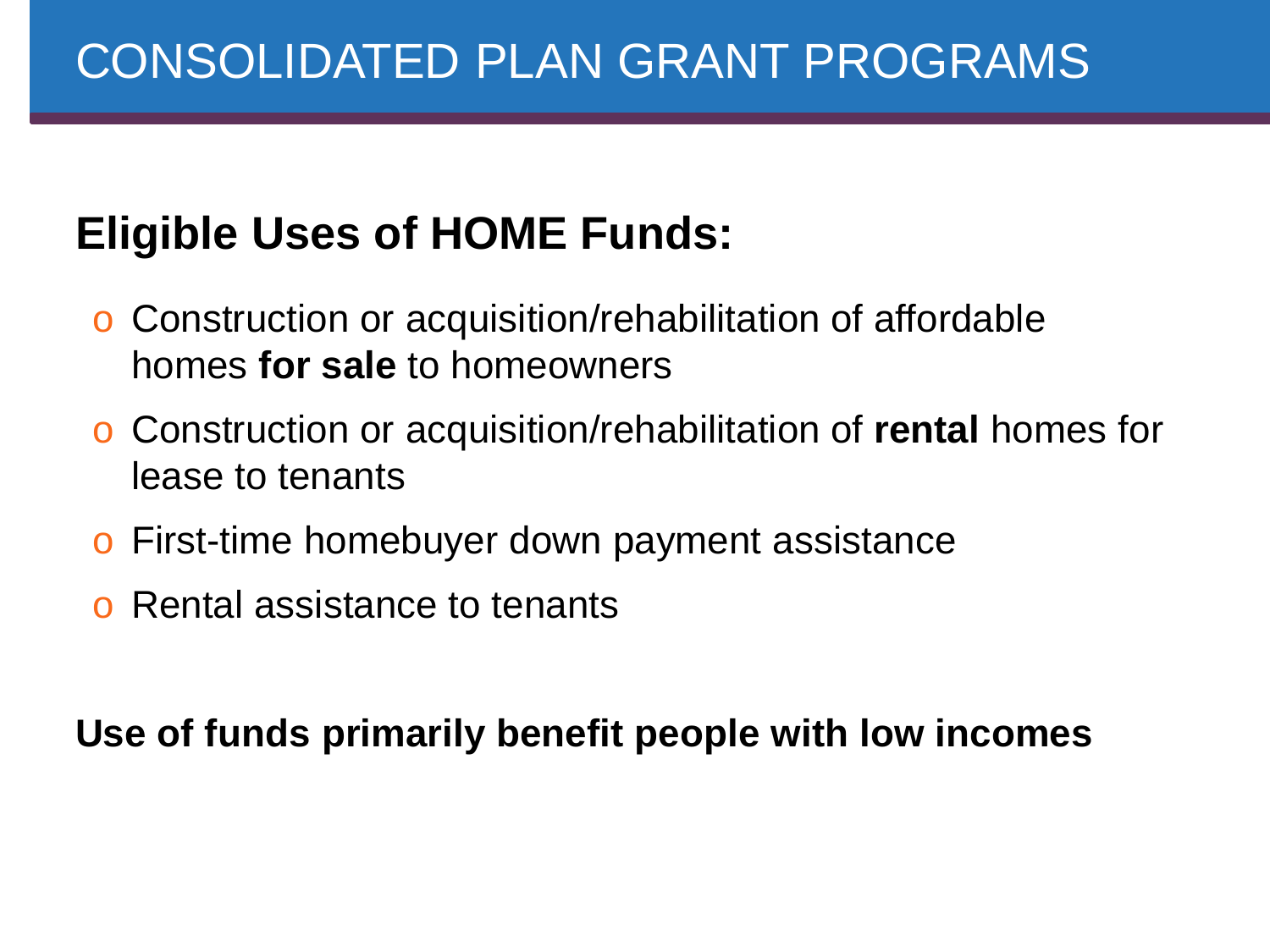#### **ESG Funding Categories:**

- o **Outreach** to the homeless
- o Homelessness **prevention**
- o Create/improve/operate **emergency shelters** for homeless or victims of domestic violence
- o Provide **essential services** to the homeless or victims of domestic violence
- o Rapid re-housing (short term **rental assistance and supportive services** to the homeless or victims of domestic violence)

#### **Homeless or at risk of homelessness eligibility required**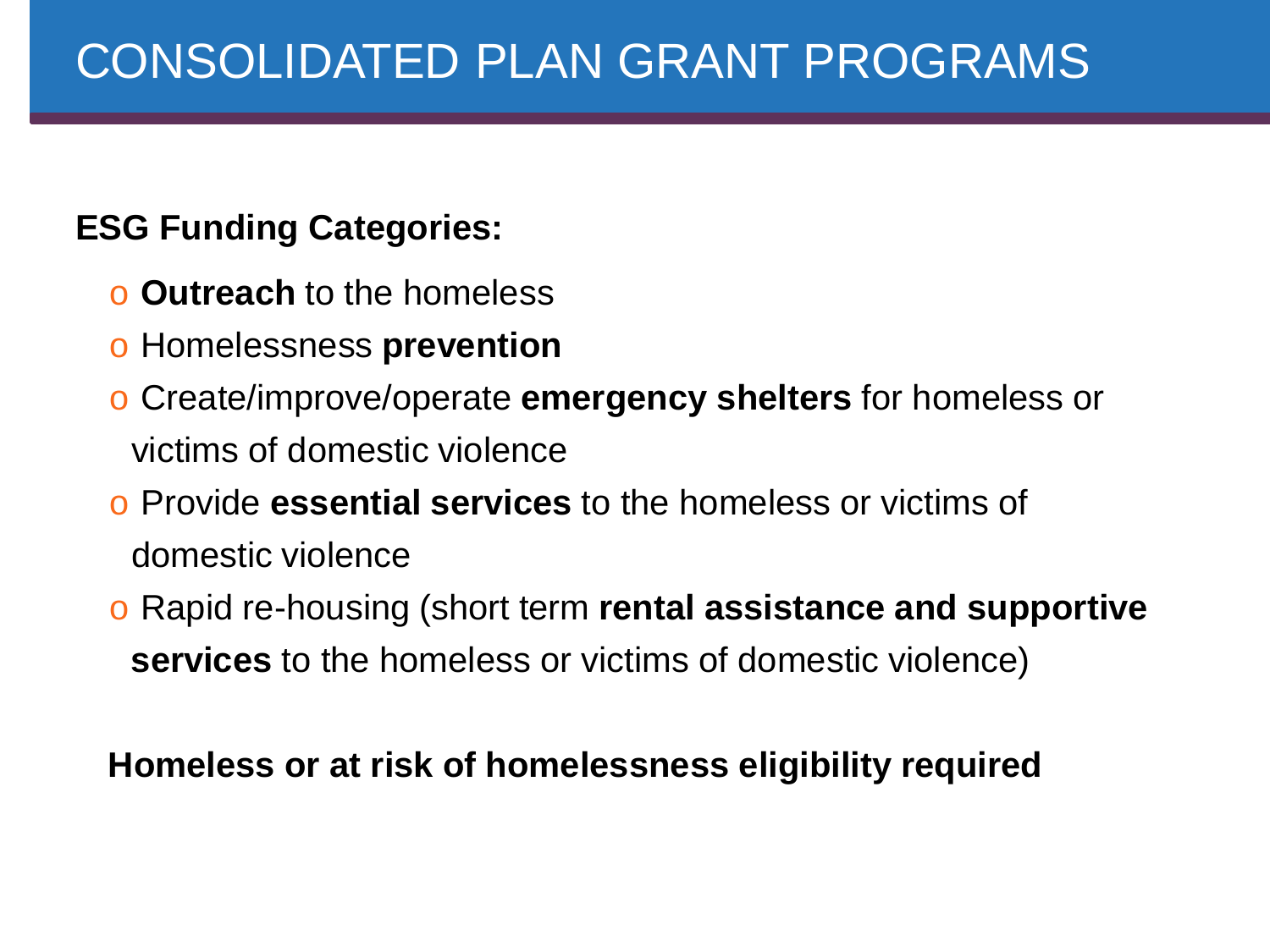# **HOPWA Funding Categories:**

oPermanent supportive housing

oHousing vouchers

oShort-term rent, mortgage, and utility assistance

oCase management

oTransportation

oMeals and nutrition

o**A member of the family/household must be AIDS/HIV positive**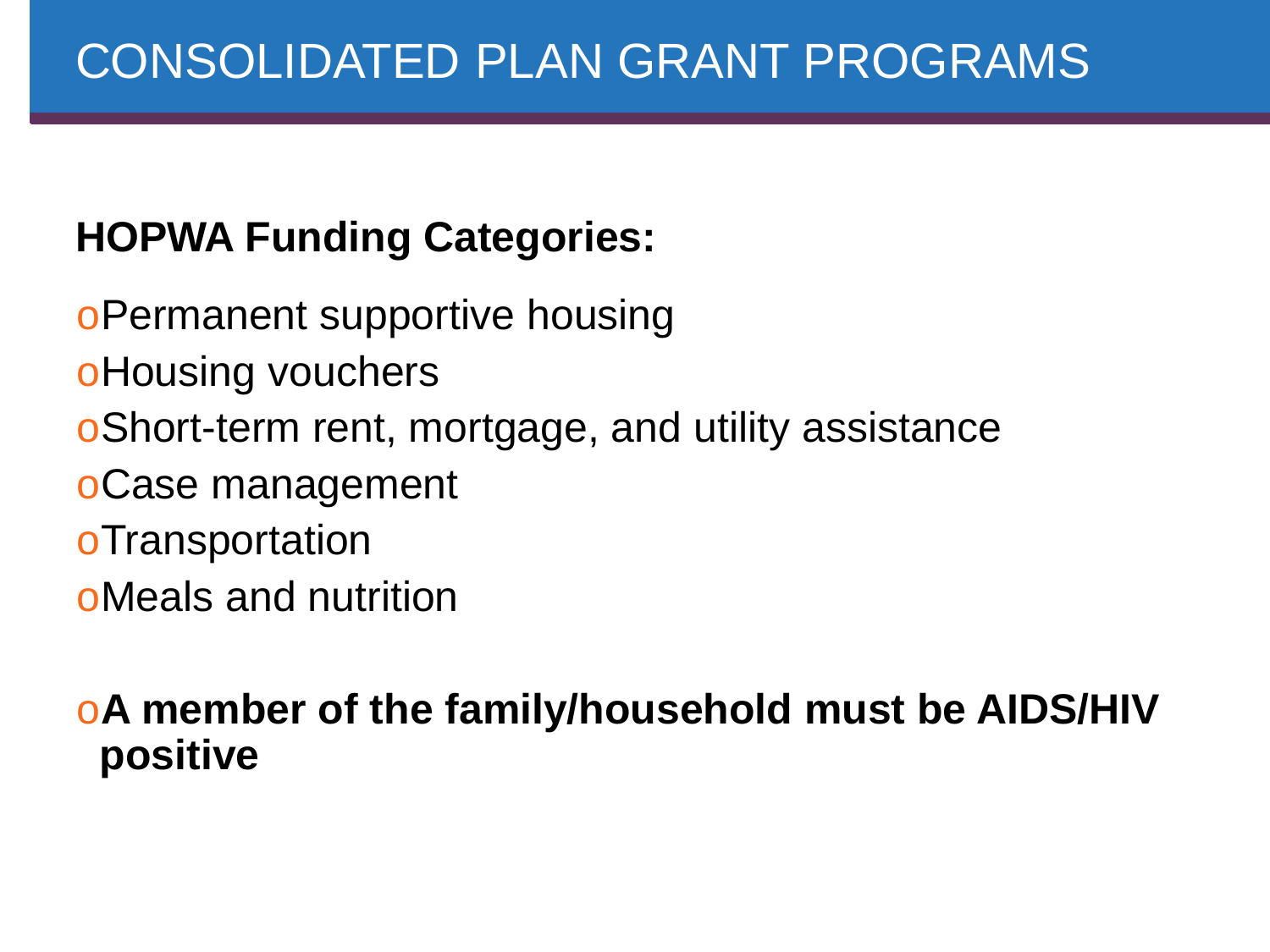**"Taking meaningful actions, in addition to combating discrimination, that overcome patterns of segregation and foster inclusive communities free from barriers that restrict access to opportunity based on protected characteristics"**

-HUD AFFH Final Rule

# AFFIRMATIVELY FURTHERING FAIR HOUSING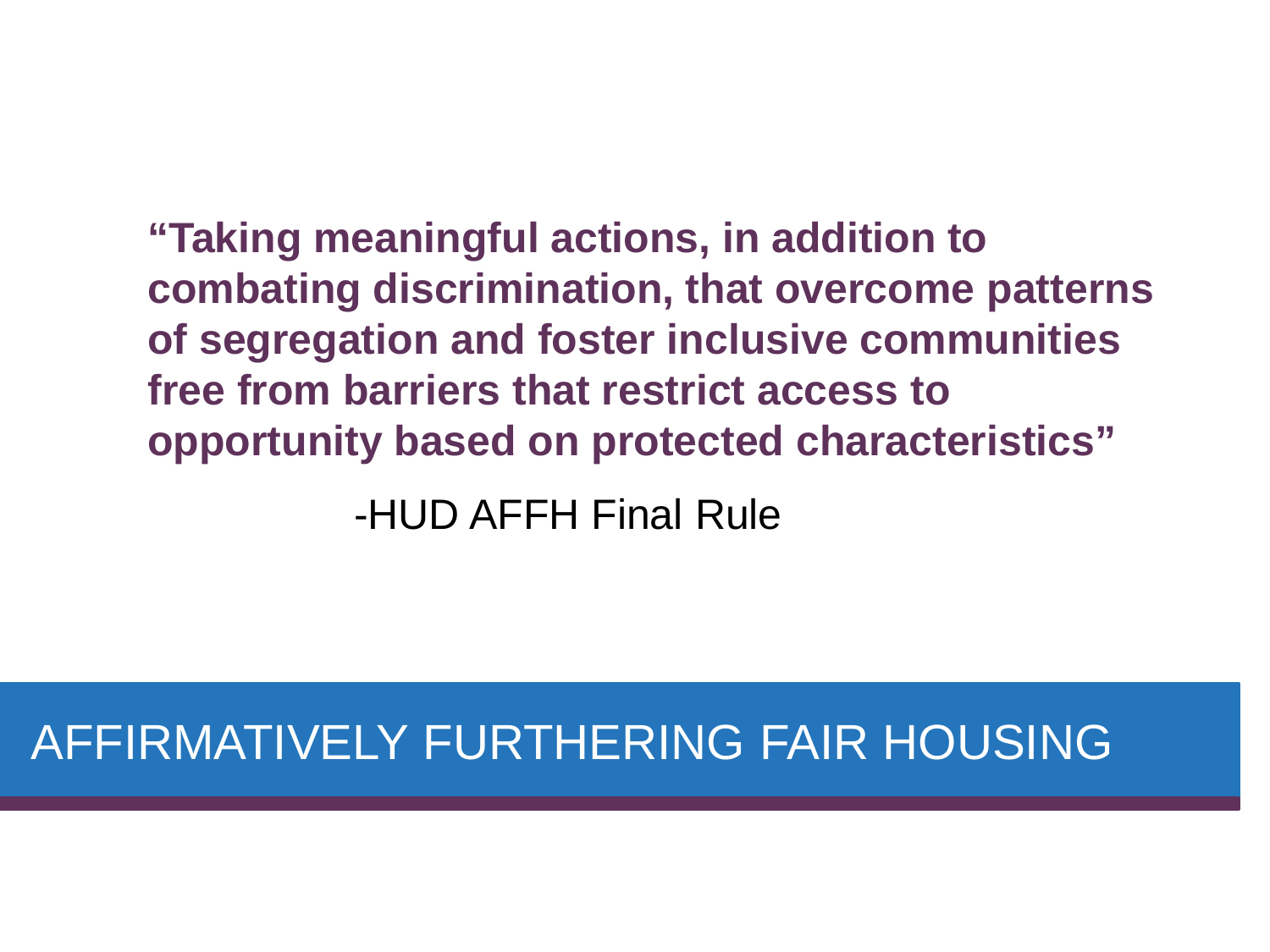## **Analysis of the local fair housing landscape**

## **Four specific fair housing issues:**

- o Integration and segregation
- o Areas of poverty
- o Access to opportunity
- o Housing need
- Fair housing priorities and goals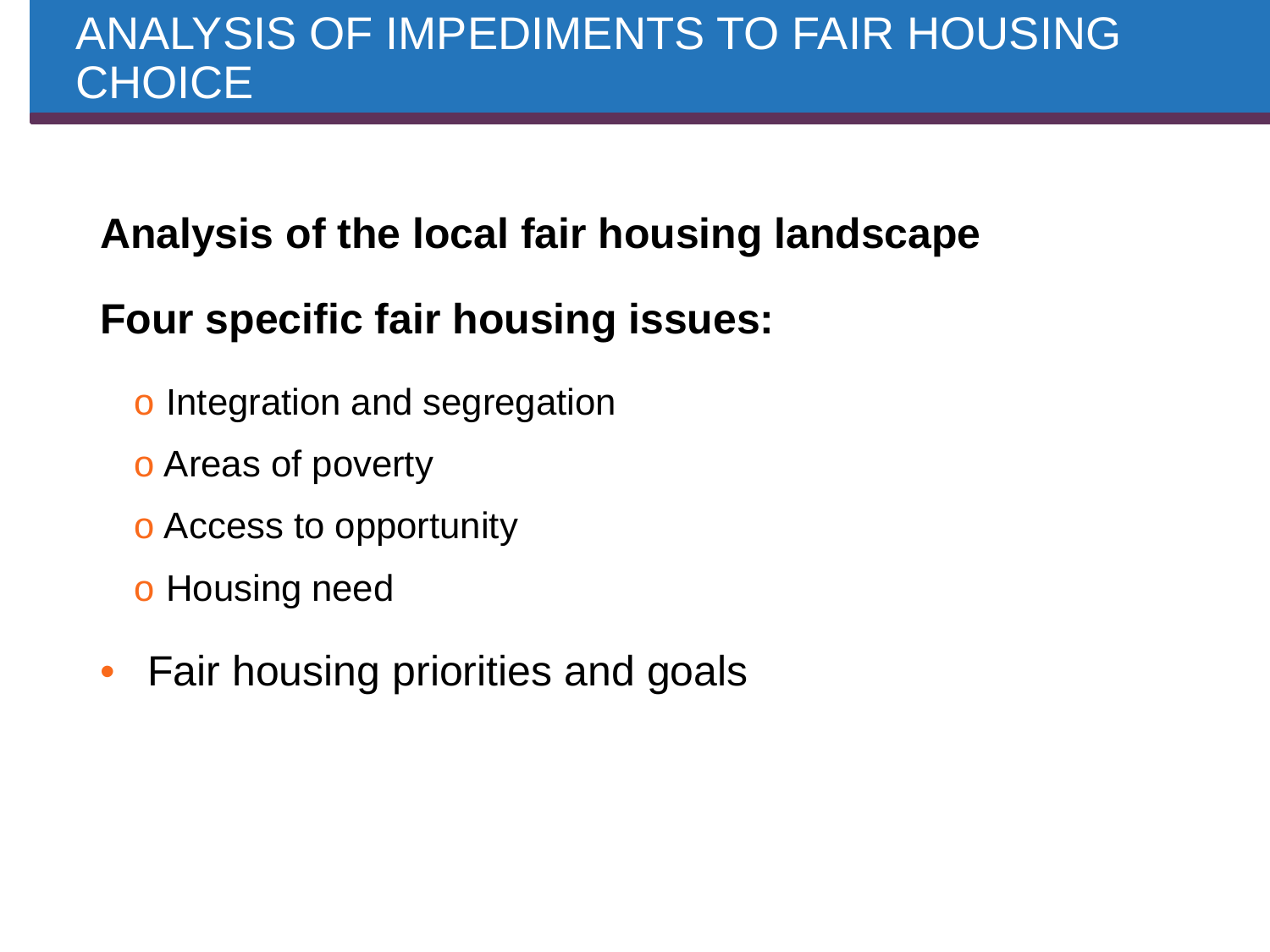# RACIAL & ETHNIC DIVERSITY

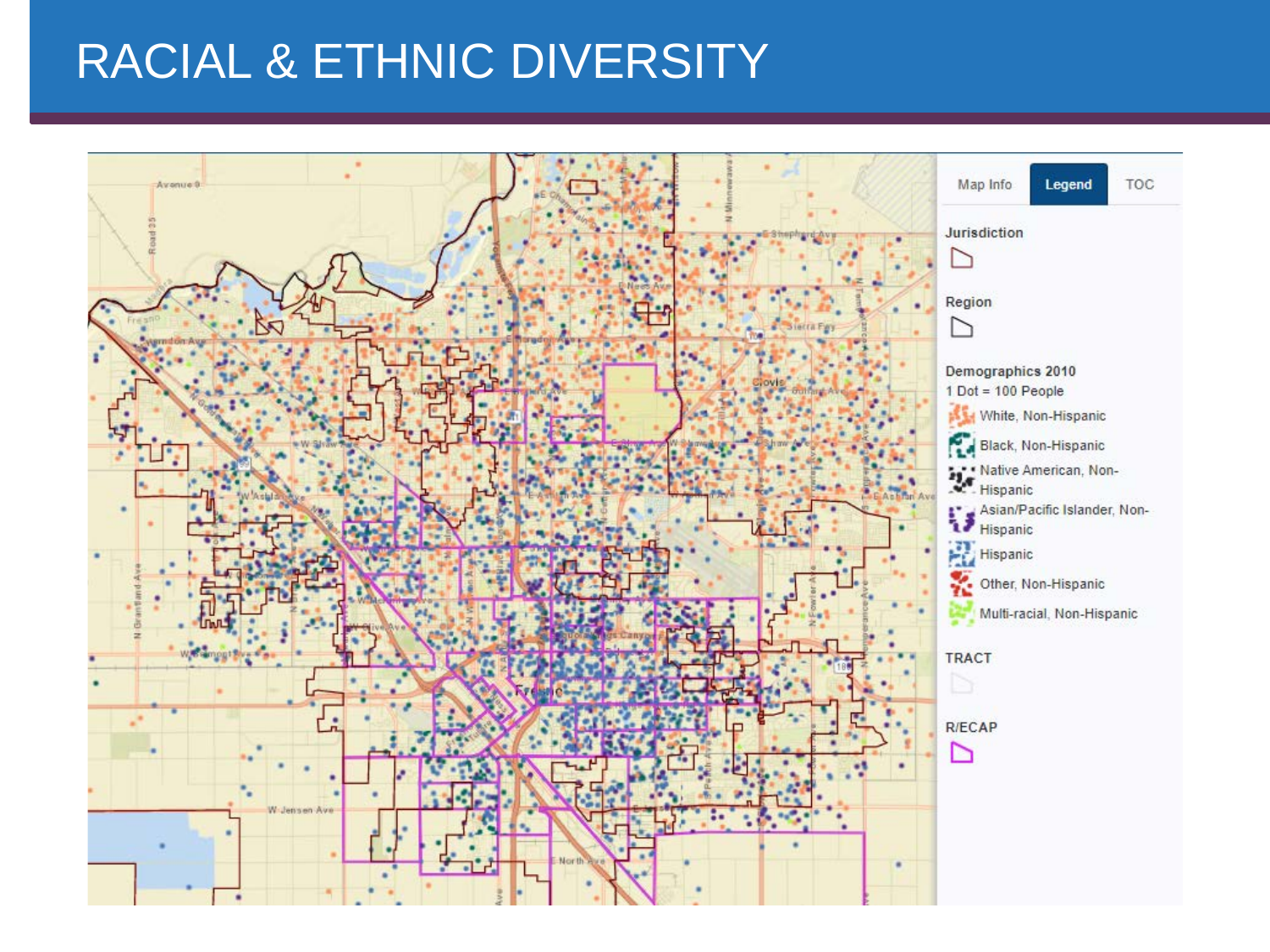# OPPORTUNITY MAPPING

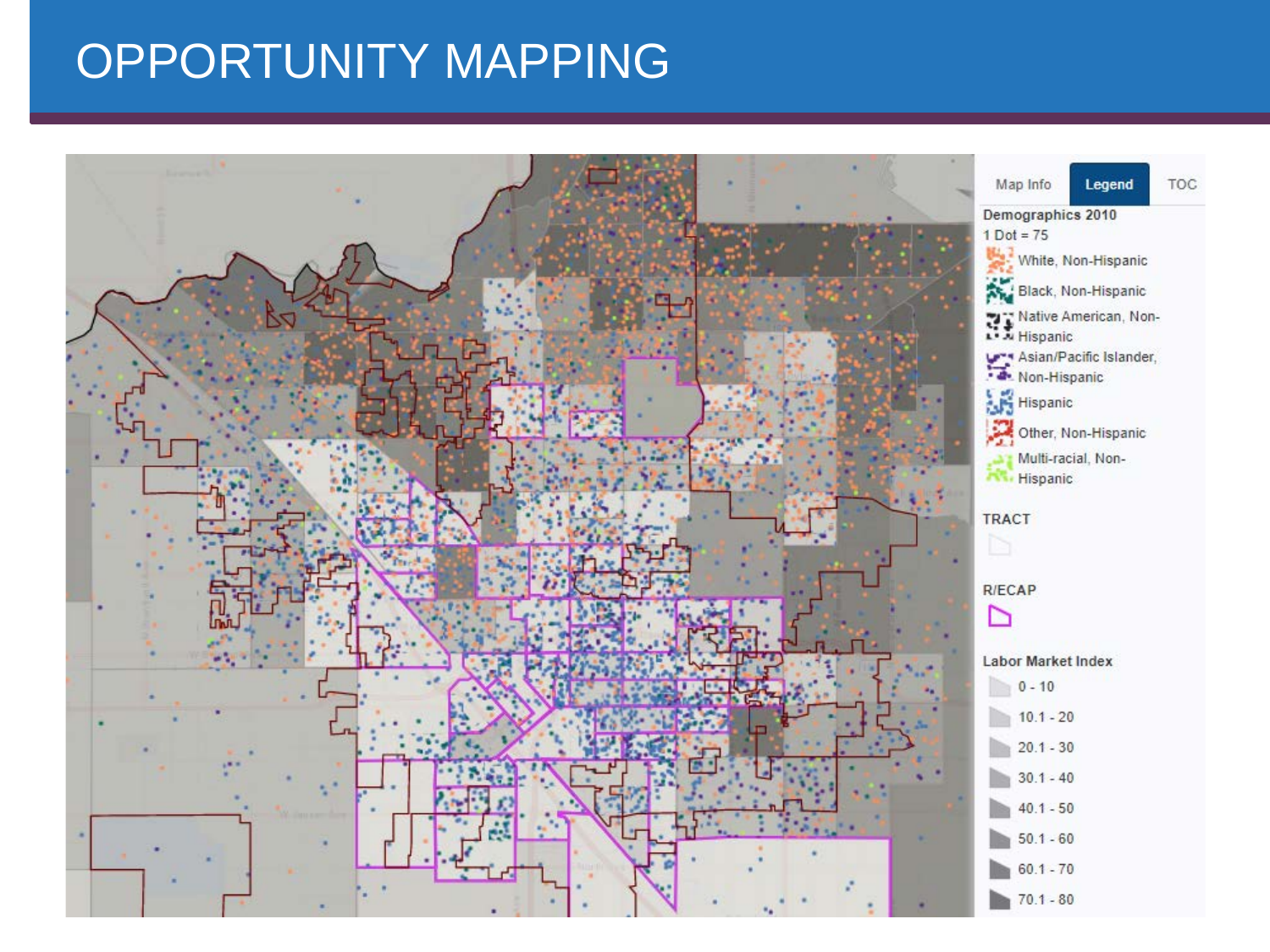# WHAT'S NEXT?

- $\triangleright$  Finish gathering community input collected through community meetings, individual interviews, and surveys by the end of next week (end of 3rd week of December)
- $\triangleright$  Analyze data and community input to identify community development priorities and fair housing barriers. Prepare draft reports (December to February)
- $\triangleright$  Present draft reports for public review and comment (March - April)
- $\triangleright$  Prepare final reports for local approval (late April) and submit to HUD (due May 15, 2020)
- $\triangleright$  Begin Plan implementation July 1, 2020